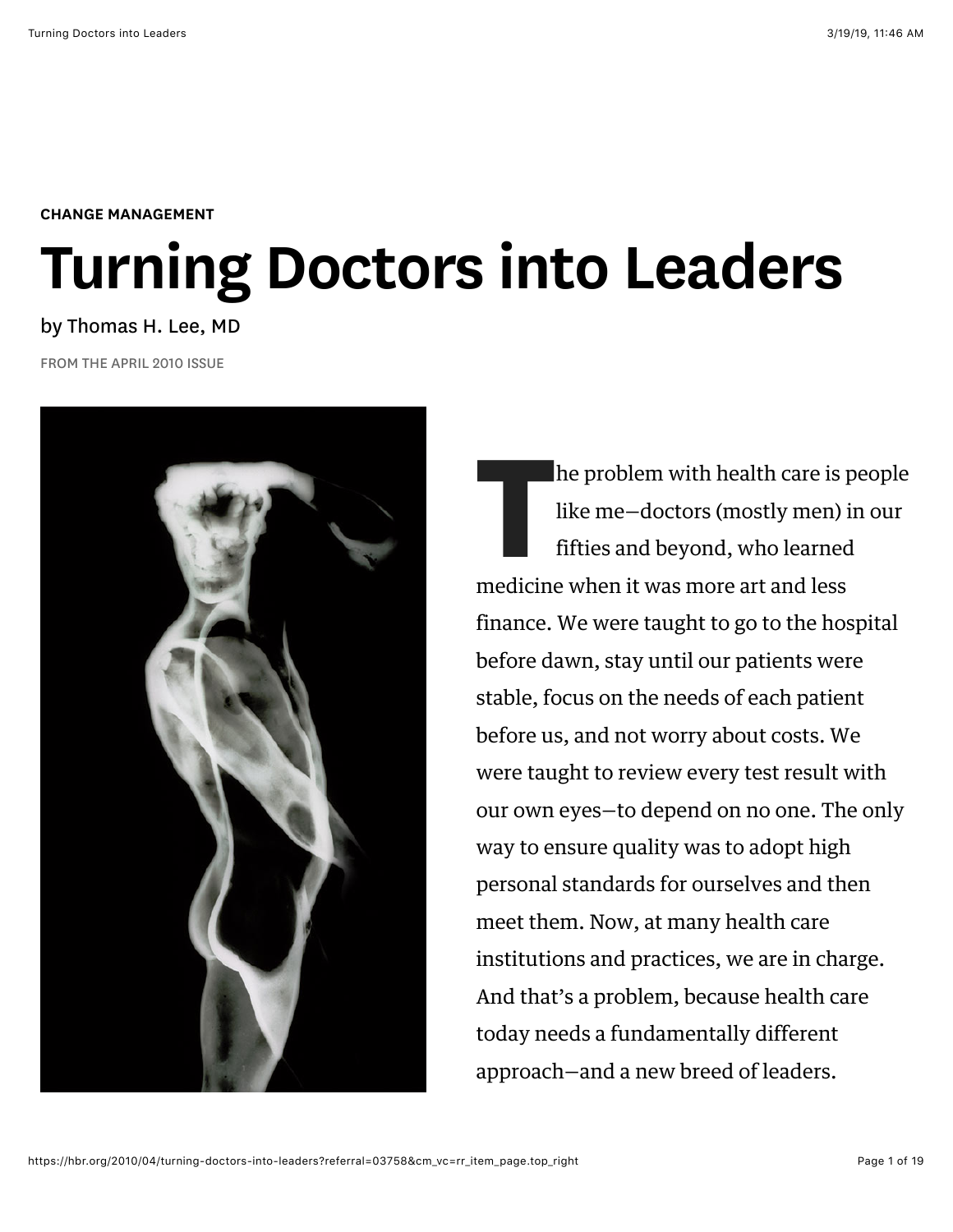ARTWORK: DAVID MAISEL, HISTORY'S SHADOW GM8, 2010, ARCHIVAL PIGMENT PRINT, 40″ X 30″

Listen to an interview with Dr. Thomas Lee.

12:18

Most recent discussions of health care have focused on its rising costs, but these financial challenges are really just a symptom. What is the real "disease"? The usual suspects have surprisingly small roles. Greed and incompetence surely exist, but economists agree that they don't account for double-digit annual cost increases on their own.

The good and the bad news is that the biggest driver of rising costs is medical progress: new drugs, new tests, new devices, and new ways of using them. These tools are frequently marvelous and complex, and their use requires increasing numbers of personnel trained in narrow fields. Patients with complicated conditions end up seeing a variety of physicians who are often spread across several institutions.

Of course this progress is welcome, and at times it seems miraculous. The Red Sox pitcher Jon Lester was diagnosed with lymphoma in September 2006, but he reported to spring training in 2007 and [pitched a no-hitter in 2008](http://mlb.mlb.com/mlb/news/lester_nohitter/index.jsp). Steve Jobs is still on the job. Many patients diagnosed with heart failure can now go back to work after receiving a new type of high-tech pacemaker.

But this explosion of knowledge is going off within a system too fragmented and disorganized to absorb it. The result is chaos. In my own organization, Partners HealthCare, a poignant example involves the widow of a young man who died of cancer. In the last days of his final six-week stay in the intensive care unit, she demanded that all his doctors have a meeting with the family. The family didn't really need the meeting, she said—the doctors did. She wanted to be sure that the various physicians were actually talking to one another,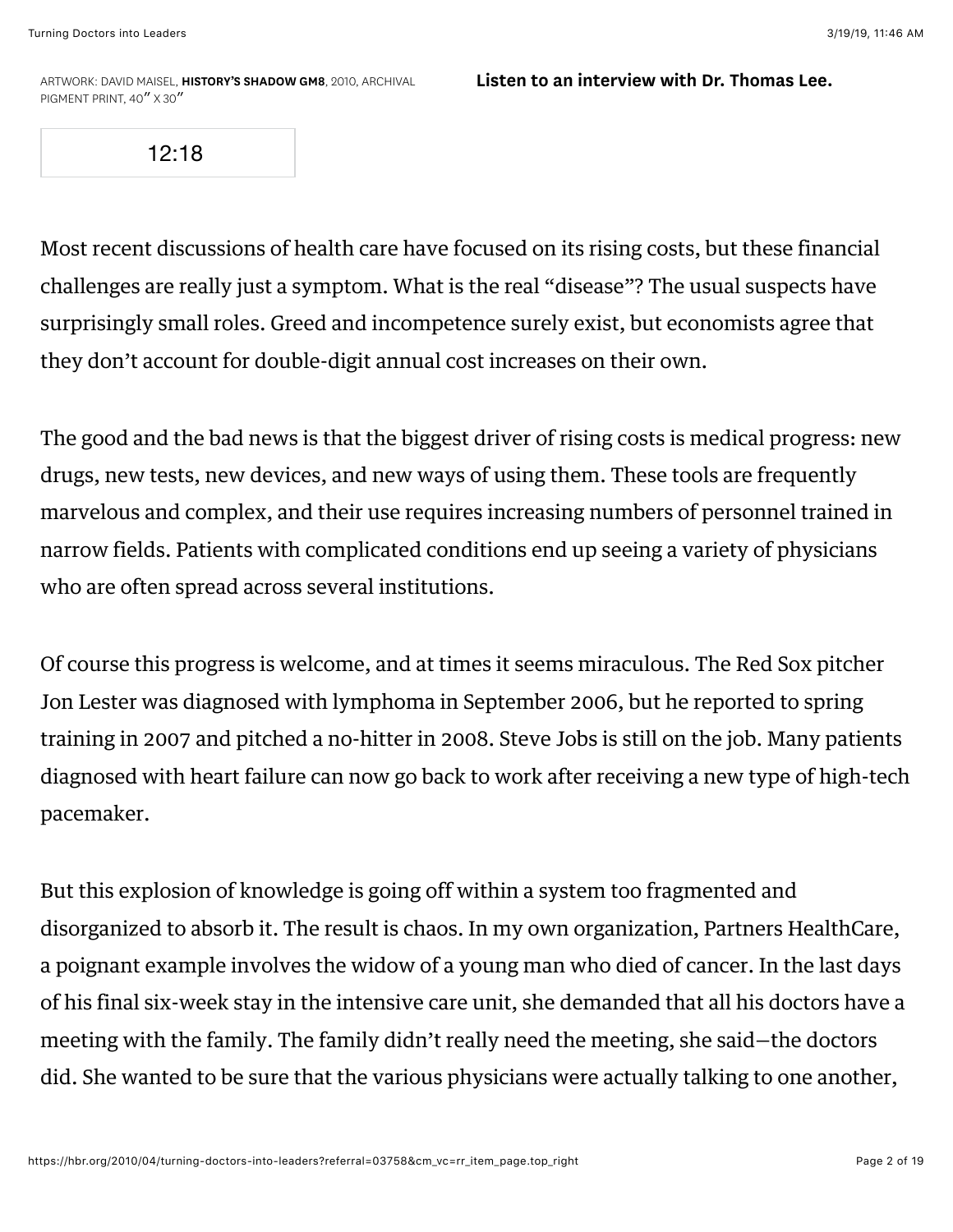because she so often received inconsistent or even contradictory messages from them. The confusion she described does more than distress families, of course. It leads to redundant care and errors that raise costs and threaten quality.

### Tough Medicine

To effectively attack this chaos we need a new kind of leadership at every level of the health care system, from large integrated delivery systems like Partners to hospitals to physician practices. The specific kinds of work and performance measures may differ from one setting to another, but the key responsibilities of leadership are the same. To understand what they are, leaders must first absorb three painful messages:

### Performance matters.

Most clinicians are hard workers, but the quality of their work should not be measured by how many patients they manage to see or tests and procedures they call for. What matters is their results. This is controversial, because comparing outcomes is notoriously complicated. After all, how well patients eventually do depends heavily on how sick they were to start with. Nonetheless, the bottom line is how patients fare. How often do they survive their illnesses and recover from their disabilities? How frequently do they get infections and other complications? Are their informational and emotional needs met?

### "Value" is not a bad word.

When employers and insurance companies use the term, many providers suspect that it's code for cost reduction. But Michael Porter, of Harvard Business School, and others have been pointing out for years that in health care, "value" means something else: achieving good outcomes as efficiently as possible. It may never be expressible as a numerical ratio (quality divided by costs) that allows meaningful comparisons among providers. But measuring outcomes and costs does allow providers to push for improvement—and to learn from their competitors.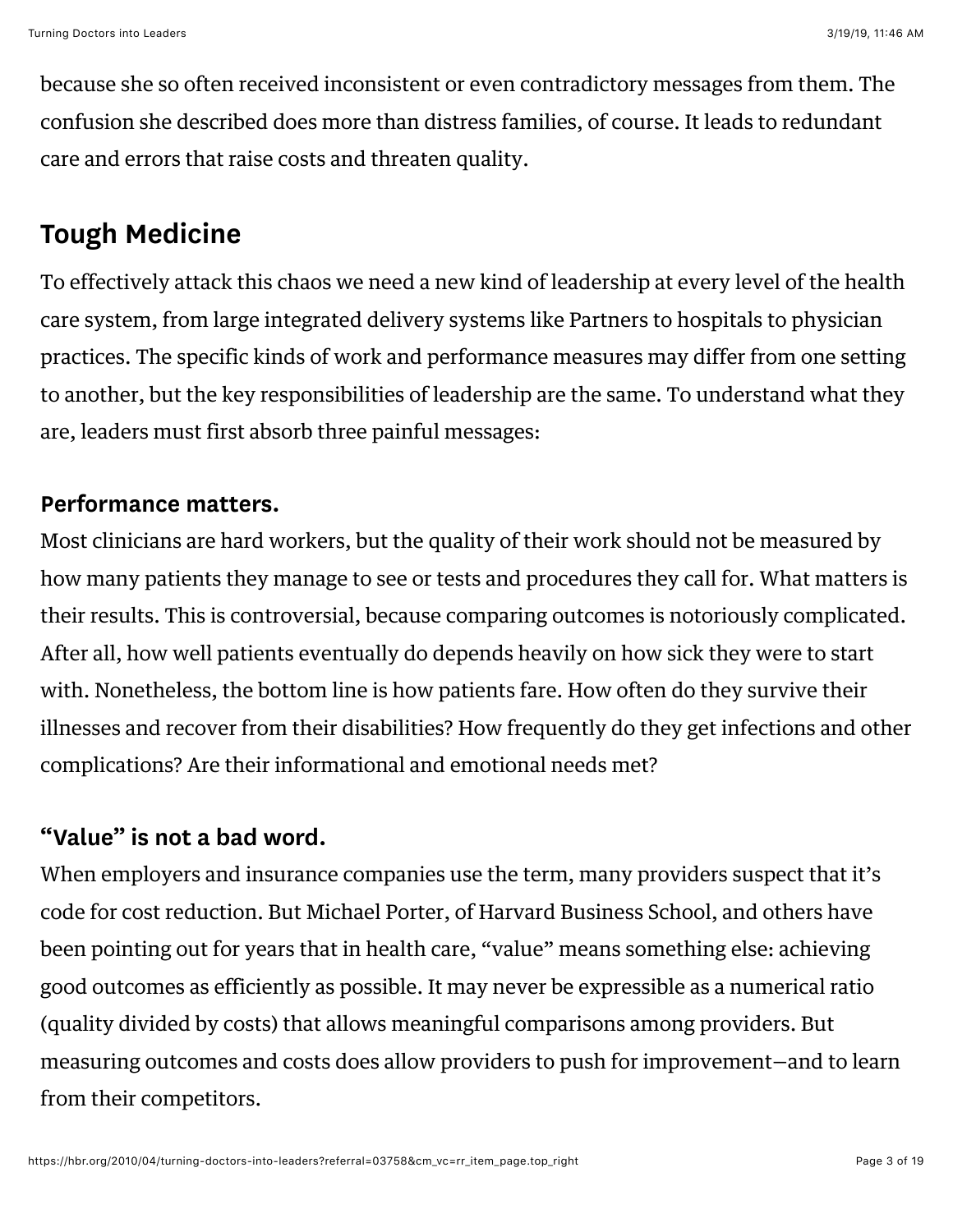### Improvements in performance require teamwork.

Individual clinicians and hospitals have only limited control over the fate of their patients. At any organization that provides health care, superior coordination, information sharing, and teamwork across disciplines are required if value and outcomes are to improve.

Many leaders of providers can pinpoint the moment when they realized that their world was changing; often it came when someone outside the organization started measuring its performance. Although few providers welcome this development, it provides context for a new breed of leaders. Traditional health care leaders try to buy time, fend off change, and maximize revenue under the existing payment system while they can. The new leaders focus on outcomes and use performance measurement as a motivating tool to organize their colleagues and drive improvements.

The challenges are similar whether these leaders are working in a large integrated delivery system, a hospital, a large multispecialty physician group, or a small physician practice. Although their tactics will vary from one setting to the next, the broad roles that leaders need to assume will not.

### Articulating Vision and Values

The reorganization process starts with articulating the rationale and goals for change. Change is hard in any field, and medicine's altruistic core values actually reinforce practitioners' resistance to disturbing the status quo. My generation's traditionalists know that they are good people who work hard, and they have the courage of their convictions as they point out the risks of change. So the vision expressed by leaders in health care must convey both understanding and resolve. It should acknowledge the importance of what clinicians currently do, but make explicit that they have to work differently in the future. It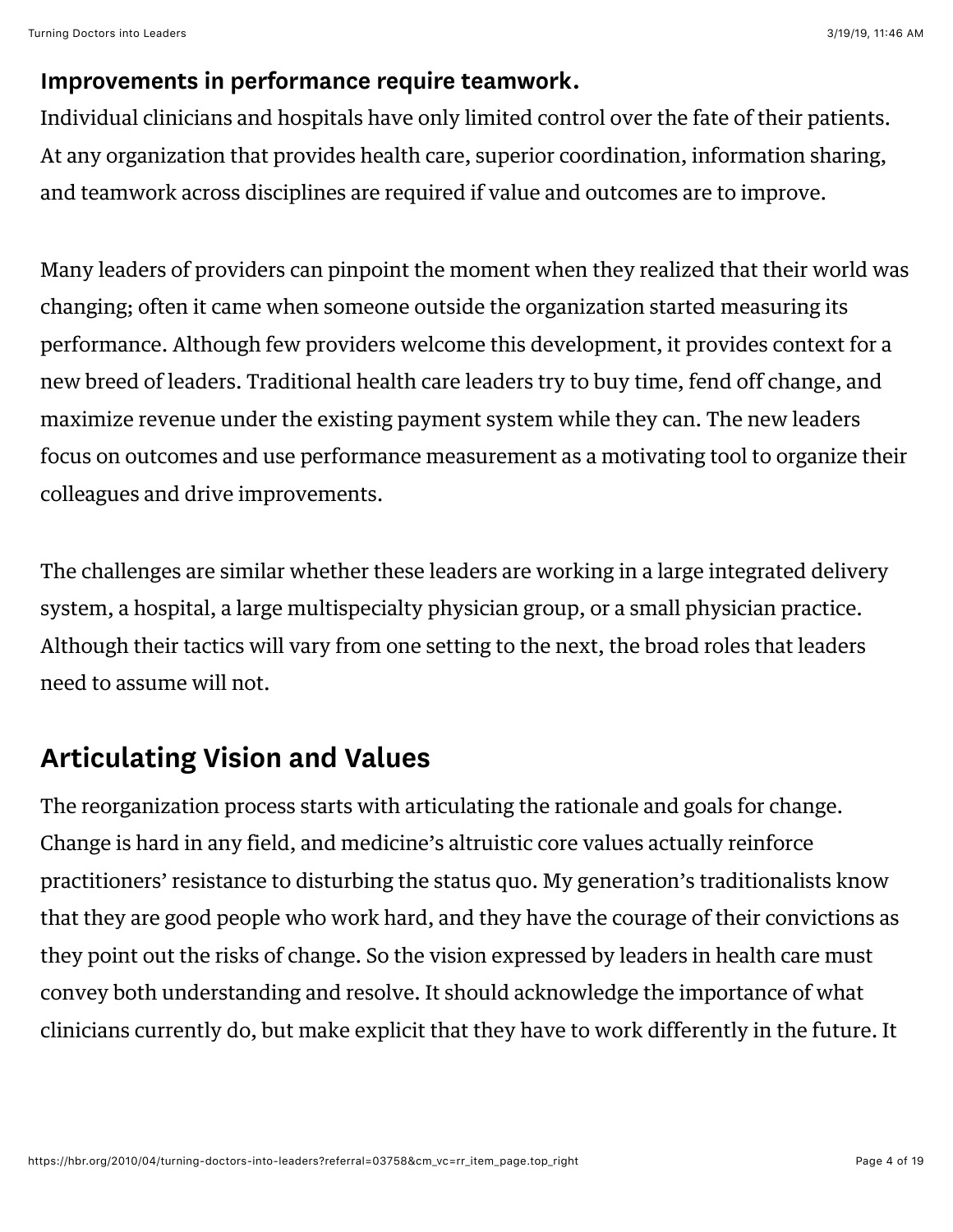should be direct about the measures by which they must succeed. And it should be both optimistic and realistic, expressing the beliefs that care can get better and that delivering superior care is the best business strategy.

An effective vision helps people accept inevitable changes and put information and events into context. For example, many physicians and hospital leaders have a viscerally negative reaction to public reporting on the quality of care they provide. They know the limitations of the data and are appalled that providers might be ranked numerically on the basis of inadequate, easily misinterpreted information. Their typical reaction to a decision to release data on provider quality: Civilization is coming to an end.

In contrast, consider how the cardiac surgeon Delos M. Cosgrove, who became CEO of the Cleveland Clinic in 2004, folded the imperative for performance measurement into a broad vision. If the clinic was committed to the idea of "patients first," he argued, it had to not only make a serious commitment to measuring patient outcomes but also demonstrate that commitment to the world. Cosgrove immediately took the measurement systems that had evolved in one part of the organization and disseminated them throughout the clinic. At first the new data were available only to insiders; now they are published, warts and all, on the clinic's website. Physicians were indeed uncomfortable with these changes, but seeing performance measurement as a tool to help (and attract) patients, rather than as just a carrot or a stick, brought them along.

Leaders at Seattle's Virginia Mason Medical Center made a similar commitment to the notion of patients first, but they took it a step further by making explicit its clear corollary: Physicians and everyone else come second. Whereas patients in most cancer centers do the walking—to the laboratory, to doctors' offices, to chemotherapy infusion rooms—patients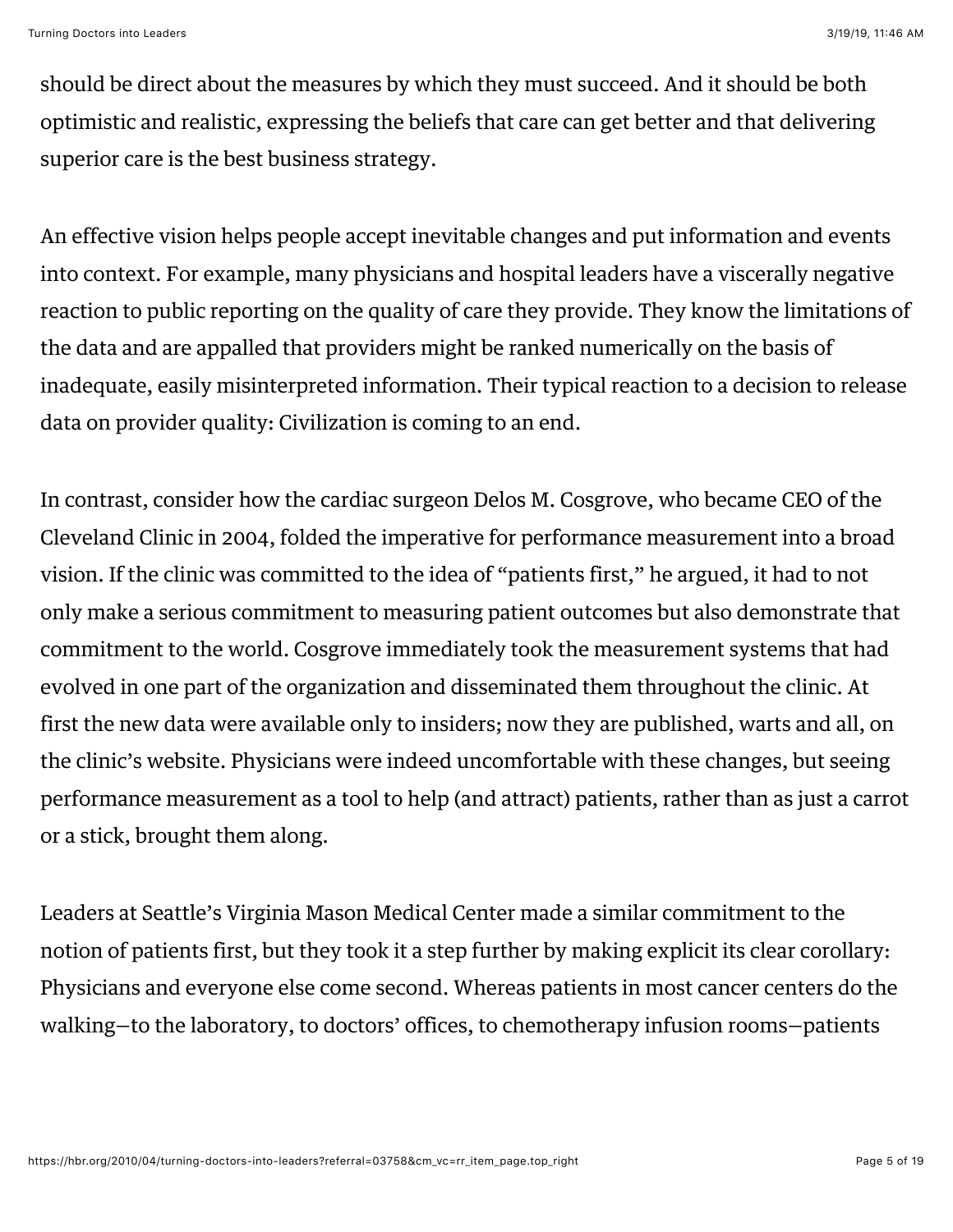visiting Virginia Mason's new cancer center are ushered into well-appointed rooms where doctors, nurses, and lab technicians come to them. These rooms are filled with natural light from large windows; the physicians work in windowless cubicles in the floor's interior.

Virginia Mason's cancer center embraced its patients-first vision so zealously that some of the doctors on the staff left. But those who remained, despite some grumbling, have helped engineer the center's financial turnaround and rise to national prominence.

# Organizing for Performance

Focusing on performance in health care is more radical than it sounds. In the era now waning, the conventional wisdom has been that true quality can't be measured. Thus performance has generally been gauged by the volume and profitability of services delivered.

In the traditional world, medicine is organized around what doctors do rather than what patients need. For example, hospitals often have separate units for cardiology, cardiac surgery, cardiac anesthesiology, and radiology, each of which includes doctors and other clinicians who contribute to the care of patients with heart disease. Every unit has a physician leader and an administrative staff. At many hospitals the various units independently submit their bills ("claims") to insurance companies and patients. That's why patients are so often confused by multiple bills.

These clinicians may actually work well together in caring for individual patients, but increased costs and dysfunction are inherent in separated administrative structures. The units are staffed by people with good intentions, but they all have turf to defend—and in the mainstream of American medicine, threatening someone's turf is a quick path to destructive conflict. In the absence of compelling reasons to change this arrangement, inefficient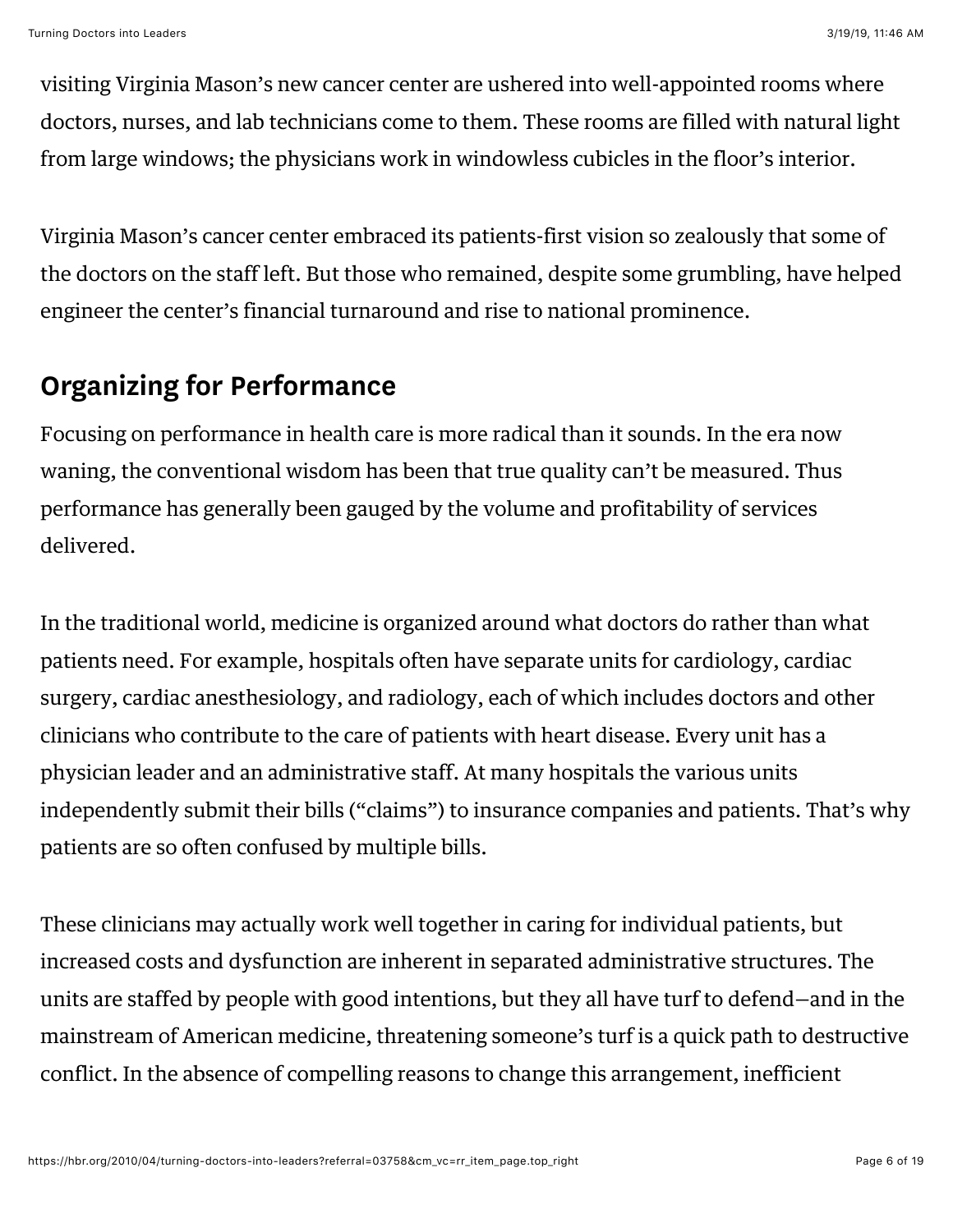structures remain stubbornly in place. And for clinicians to embrace a radical redesign of care delivery—well, that would be an unnatural act when they are organized according to their specialties and contented to remain so.

This fragmentation often goes deeper than the organizational division of physicians. At many hospitals relationships between doctors and administrators are downright antagonistic, and financial interests are poorly aligned or even in direct conflict. For instance, hospitals want to shorten lengths of stay because they receive a lump sum for a patient's entire admission, but doctors are paid for each visit on each hospital day, so the sooner patients go home, the less they make. Under most insurance plans, neither is rewarded for doing the extra work that might prevent a readmission to the hospital.

Organizing to deliver high performance (rather than units of service) can help break down all these barriers. As performance starts to matter, for example, some providers are moving toward structures for the delivery of care that are defined by patients' needs. In many cases, the first step is colocation—putting the various types of physicians who provide most of the care for a patient population in one place. Sometimes an opportunity for colocation is created by the construction of a new facility dedicated to patients with specific conditions, such as cardiac disease or cancer. More often, institutional leaders must move groups around in an elaborate multiyear effort to bring physicians from different disciplines but the same patient population closer to one another.

But colocation alone can't guarantee a well-coordinated effort to improve patient outcomes. That's why Delos Cosgrove abolished the Cleveland Clinic's traditional departments and replaced them with "institutes" defined by patients' conditions. He realized that as a cardiac surgeon, he needed to collaborate more with cardiologists than with surgeons who operated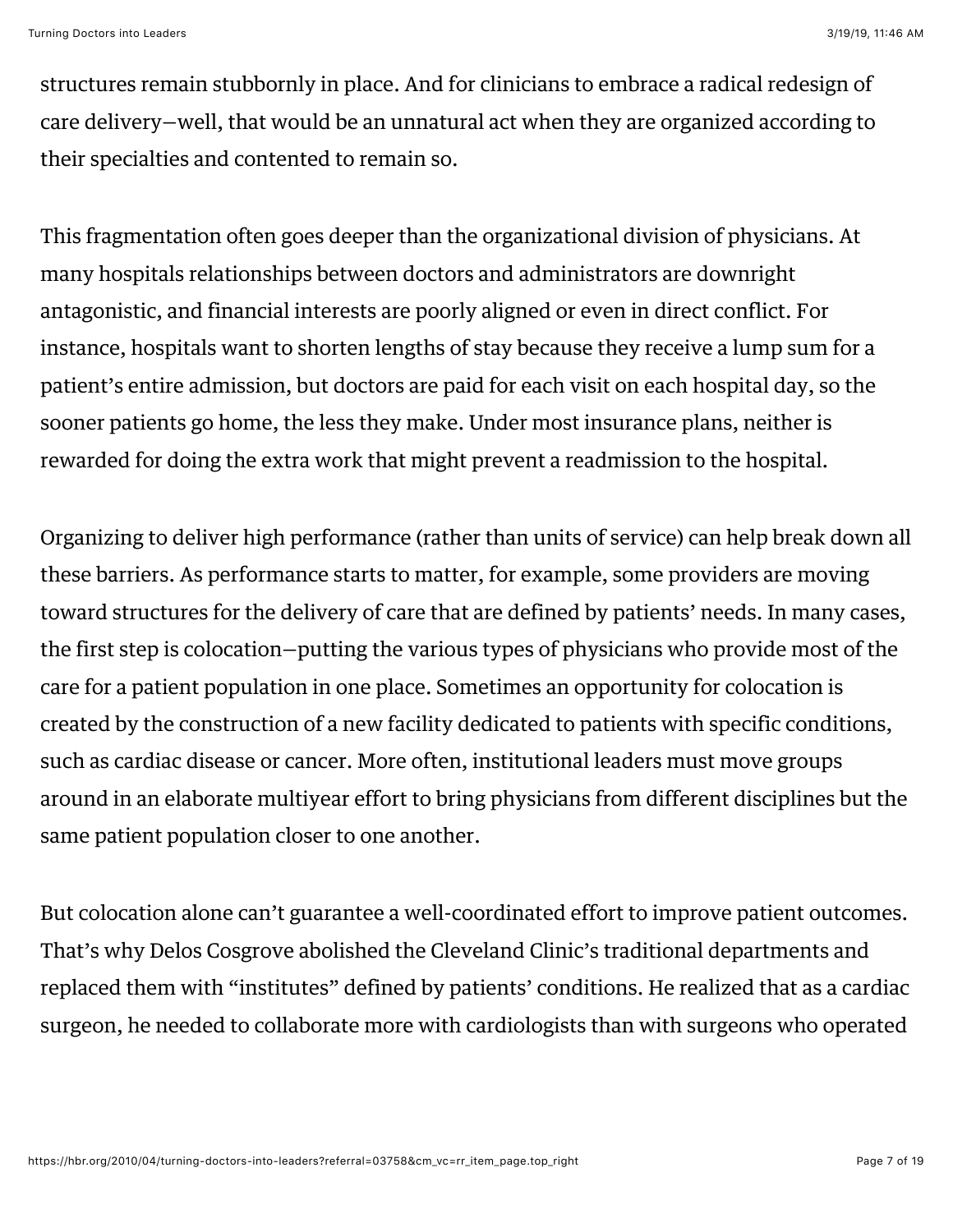on other parts of the body. So he brought together the clinic's cardiologists, cardiac surgeons, and vascular surgeons in the new Heart and Vascular Institute, and started capturing and publishing information on how its patients have fared.

In similar facilities, such as the Head and Neck Center at Houston's M.D. Anderson Cancer Center, physicians remain members of their various departments, but they're in close proximity on two adjacent floors. Over time they have come to identify more with their cancer-center roles than with their departmental affiliations.

The work of organizing care around the needs of patients instead of physicians' turf and politics plays out on smaller scales as well. Within many leading hospitals today, physicians from the departments of surgery, medicine, and radiology work together to perform hybrid procedures (such as simultaneous open-heart surgery and abdominal aneurysm repair) that previously would have been performed separately.

Large-scale organizational changes like these require strong leaders and a cultural context in which they can lead. For obvious reasons, such leaders gain additional leverage if they are physicians and their organization employs its doctors. At the Cleveland Clinic all physicians are on one-year renewable contracts, which sends a powerful message about the importance of team spirit.

### Rule of Thumb

Generally speaking, the number of people an organization needs to train in process improvement is the square root of the total number of personnel.

Thus, if you have 100 people,

Not every institution will have the leadership wherewithal to undertake such transformative change. But even when integrating departments of clinicians seems unrealistic, strategically chosen performance measures can spur progress.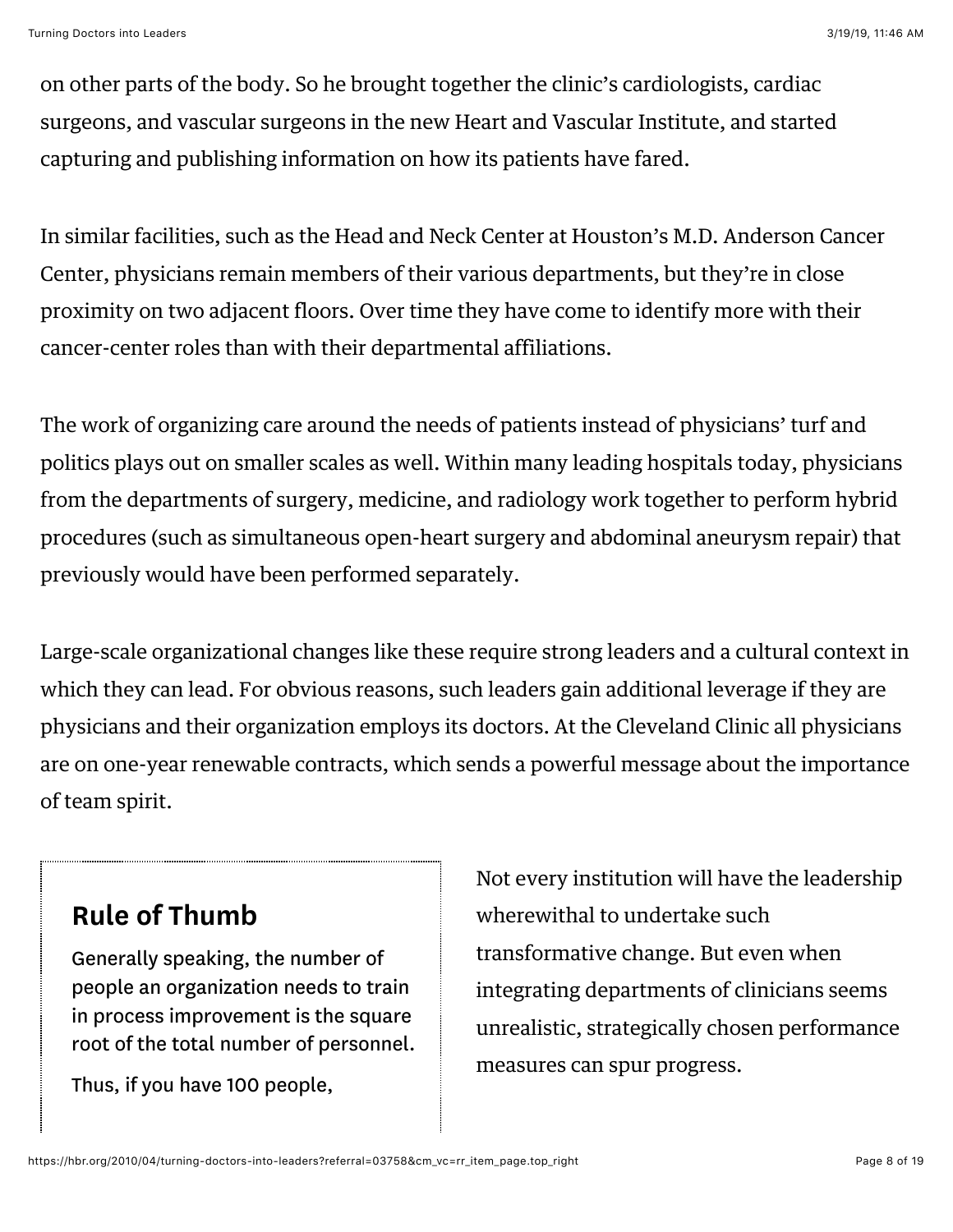

you need to train 10; if you have 10,000, you need to train 100. Most organizations have a long way to go to reach this goal.

#### Pressure to Improve Performance.")

### Using Peer Pressure to Improve Performance by: Kelly W. Hall

Financial incentives in health care, as in any other industry, are necessary but not sufficient to optimize people's performance.

If, for instance, they are linked to too many or very complex targets, or if the performance standard is unrealistically high, their effect is blunted. In the worst case, physicians just throw their hands in the air and

# Developing a Measurement System

The first challenge in creating a performance measurement system is getting everyone across an organization to use the same "language"—that is, to measure the same things in the same way. Otherwise it's easy, and understandable, for resisters to challenge the validity of apparent differences. But once providers believe that apples are being accurately compared with apples, peer pressure and other incentives will help spread best practices. (See the sidebar "Using Peer

Consider this example of the importance of a common language, which comes from my own organization. Bloodstream infections are a serious and frequent problem in patients who have indwelling catheters in their arteries and veins, and in January 2008 the [Massachusetts state government announced](http://www.abouthealthtransparency.org/node/453) plans to begin public reporting of each hospital's rate of such infections. Knowing that reporting was coming, my colleagues began including data on bloodstream infections in the internal quality report cards that are shared with our board and other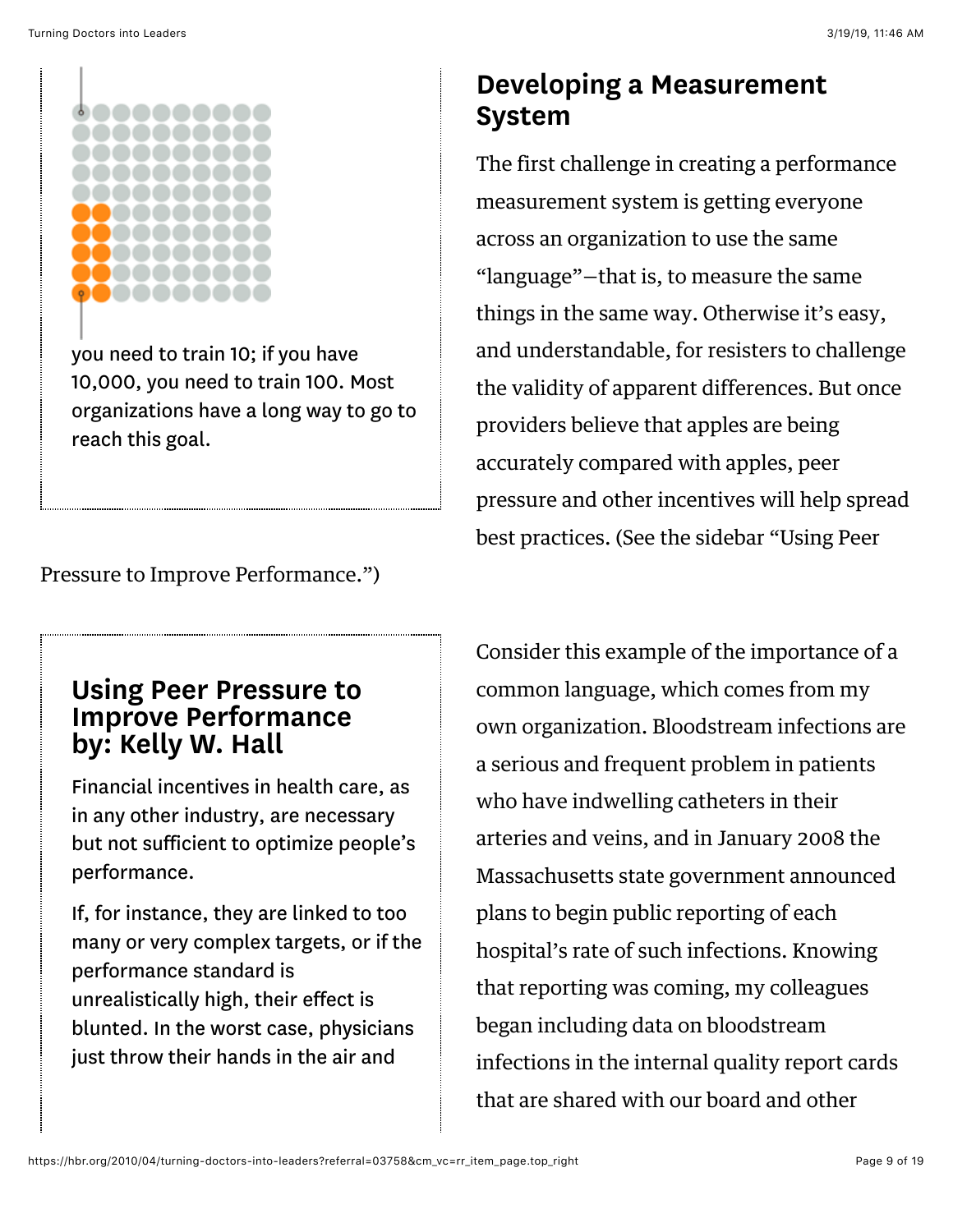ignore them, viewing the pain of achieving the targets as greater than the potential gain.

Peer pressure can provide incentives that financial rewards can't. As one group-practice medical director put it, "Doctors are very competitive and want to be A students, so I use those two characteristics as levers to motivate behavior change." When providers are shown data on measures such as infection rates, hospital readmissions, diabetes control, and test utilization—especially if their own performance falls short and colleagues can see it—they will often try to improve simply as a matter of professional pride. But for peer pressure to work, group members must have a fundamental respect for the integrity of the performance data. Otherwise the data may fuel anger and recrimination rather than improvement. For example, if an organization's physicians react to confidential performance reports with skepticism and denial, their responses to similar data presented publicly are likely to be even more extreme. Or if discussions of other practice-related matters quickly devolve into argument, that's probably a sign that the group isn't ready to handle the emotionally charged issue of comparative performance.

senior leaders. These reports revealed apparent differences in the rates at two of our hospitals, but meaningful comparisons were hindered by their differing methods of detecting the infections.

Hospital A monitored for infections by drawing blood samples through the indwelling catheters—an approach that was painless and easy but more likely to lead to contamination or false positives. Hospital B checked for infections by drawing blood through fresh needle sticks. Hospital A usually had higher rates of infection, but its physicians always argued that this was simply a false finding resulting from their particular detection method. After they finally adopted Hospital B's method, however, they found that they still had a higher infection rate. With both hospitals measuring in the same way, claims about the source of the difference ended. Infection-control leaders became very interested in what else Hospital B did differently.

When data are uniform and reliable, leaders can push for the standardization of best practices throughout an organization. For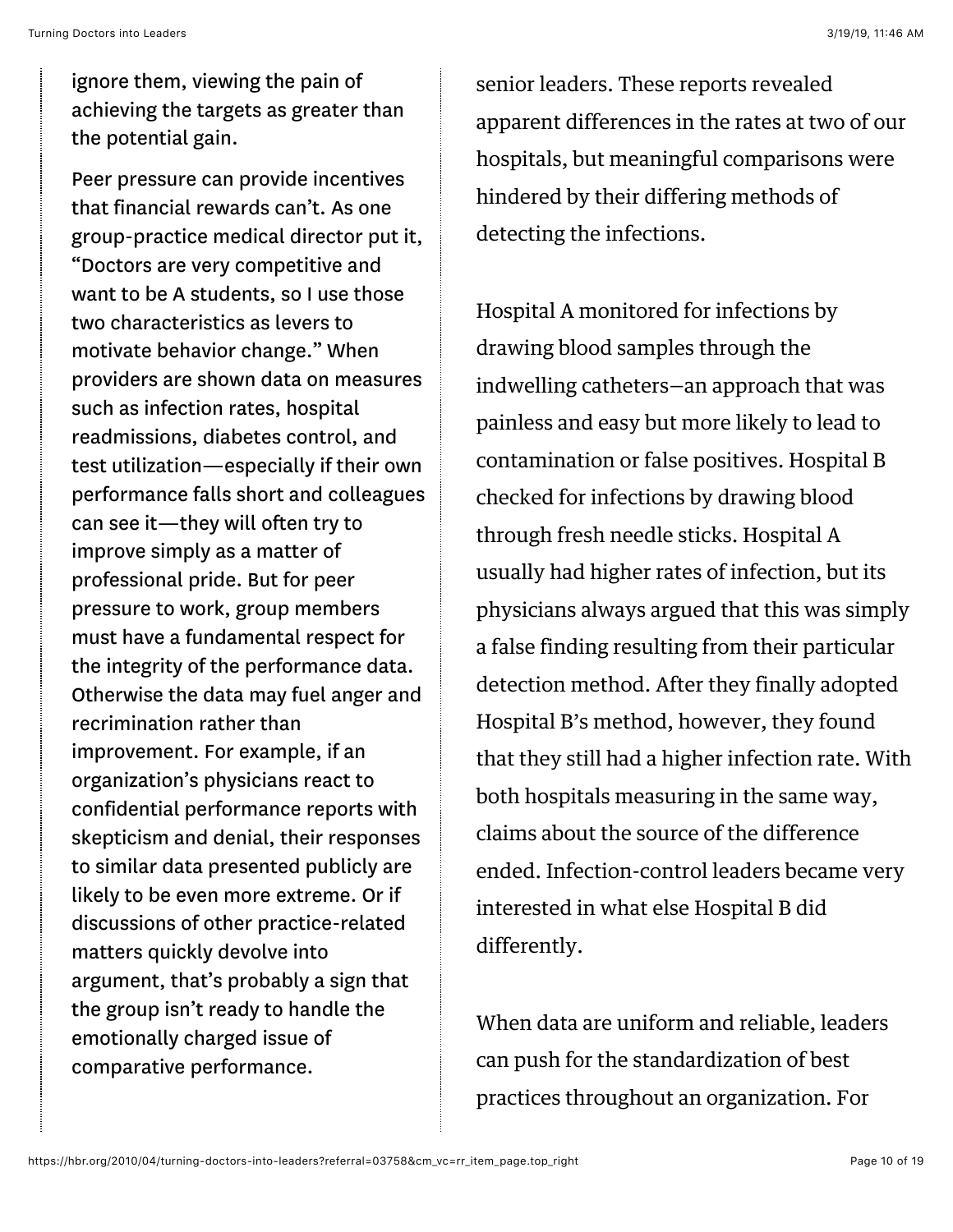Many physician groups within Partners HealthCare combine peer pressure and financial incentives. At Hawthorn Medical Associates, a large multispecialty group near New Bedford, Massachusetts, physicians know exactly how they compare with their peers, both locally and across the network, on specific pay-forperformance measures. Those with the lowest rankings meet with medical directors to discuss strategies for improvement. Those with high rankings are invited to comment on the data and suggest reasons for their success. All data are presented to the practice in a group setting, with doctors' names clearly visible.

One performance report showed dramatic variation across a group of physicians in their use of radiology tests such as CAT scans and MRIs. When faced with such data, Hawthorn's medical director says, doctors' reactions "can be anything on the Kübler-Ross spectrum from anger to denial to resignation." To mitigate negative effects, he follows up immediately with physicians to tell them exactly how they might improve. "That way," he says, "it isn't just sharing bad news but giving people hope and something to work on…and gently reminding them that similar data will be shared during next month's meeting." In this group

example, clinicians at all the hospitals in our system have agreed to attach colored tape to catheters inserted under less-than-ideal conditions in the emergency department. The tape tells doctors and nurses in the intensive care unit to change those lines as soon as possible once the patient is stable—a practice that we expect will further reduce our infection rates.

In this case, standards were not dictated from the top of the organization. What did come from the top was pressure to collect data in the same way at all hospitals and use it to improve care. Innovation occurs at the front lines of health care; our senior managers would never have thought of using colored tape on catheters. But they could and did create the environment in which such ideas spread.

Finally, an effective measurement system requires clear metrics that detail costs and outcomes for episodes of care or even entire patient populations. These data can be wielded in ways of varying impact. Although workers in any environment, medical or otherwise, will respond to negative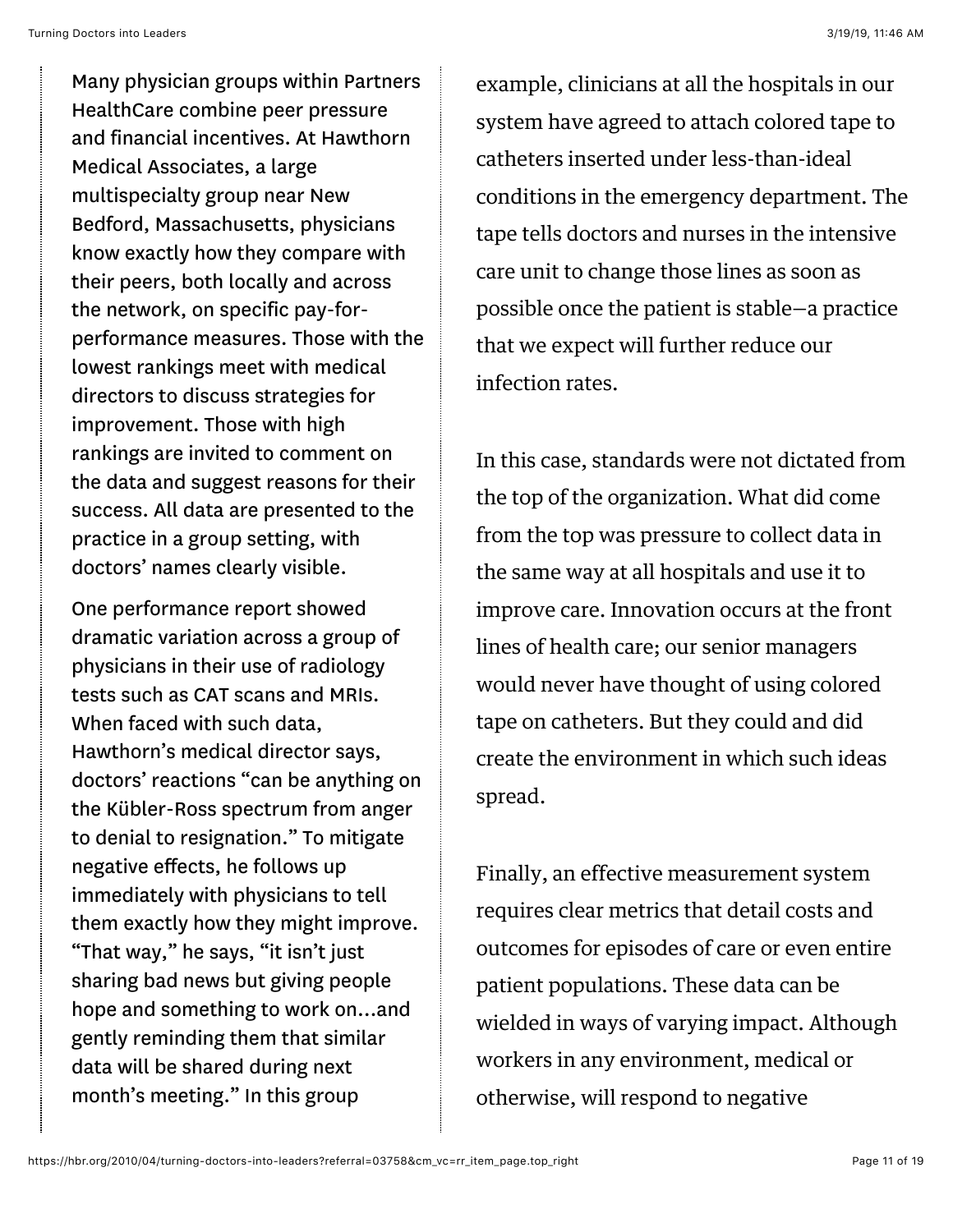radiology test use fell by 15% in the first year and has held steady since. These physicians have also made progress in diabetes management and clinical outcomes using a similar approach.

> Orders for radiology tests fell by 15% in one group of physicians after they saw how they compared with colleagues on test use.

Charles River Medical Associates, a 50-physician multispecialty group outside Boston, takes the combination of peer pressure and financial incentives to an even higher level. Each physician is assessed approximately \$10,000 a year to create an internal incentive pool for promoting various elements of "citizenship." For one element patient satisfaction—the group uses data to rank physicians from top to bottom and shares the results with the whole group. Financially, it's a zerosum game: Those who score above average receive a bonus, and those who score below average pay a tax. The further a physician is from the mean, the more money is at stake.

The typical response to the ranking list is "a bunch of e-mails and calls from the people at the bottom," according to Charles River's practice

motivators ("Reduce the infection rate or you will be humiliated"), positive ones ("Reduce the rate because you want to provide the best possible care") can be more effective. Such value-oriented performance measurement should become the focus of internal improvement efforts—before measurement is forced upon leaders from the outside.

# Building Effective Teams

Working in teams does not come easily to physicians, who still often see themselves as heroic lone healers. Nonetheless, developing teams is a key leadership function for health care providers of all types.

Working in teams does not come easily to physicians, who still often see themselves as heroic lone healers.

Consider how teams at Pennsylvania's Geisinger Health System (where I sit on the board) have helped cut hospital readmissions by half. In the United States about 20% of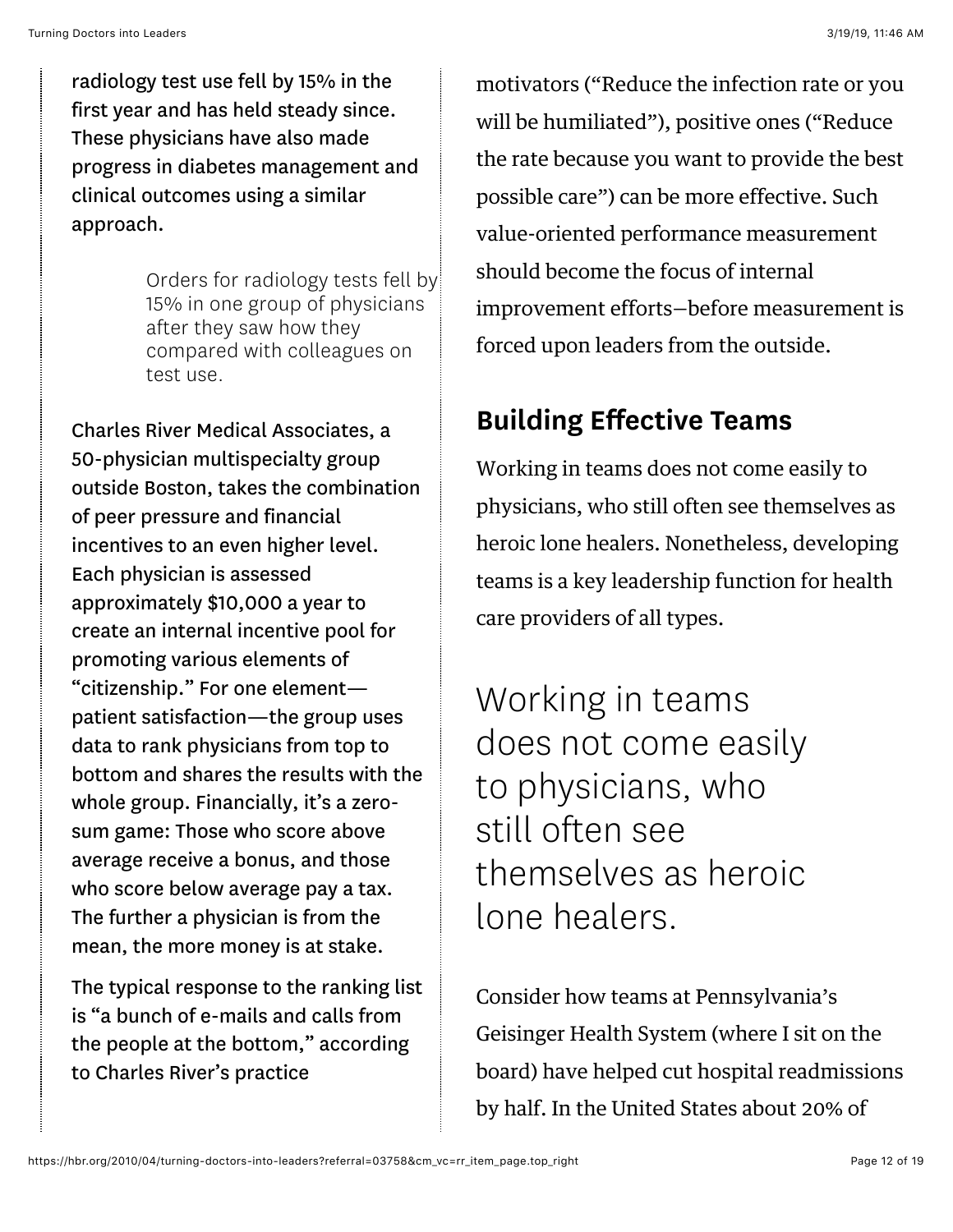administrator. But ultimately, he says, "they want to know why they're bad and what they can do to fix it."

Kelly W. Hall (khall@pchi.partners.org) is the executive director of strategic planning at Partners Community HealthCare in Boston.

Medicare patients discharged from the hospital are readmitted within 30 days. These "bouncebacks" should be seen for what they are—failures of the delivery system to meet patients' needs. Even in retrospect many readmissions seem unpreventable, but others result from confusion about what medicines the patient should be taking, what signs might suggest that a complication is brewing, when the patient should go back to which

doctor, and so on.

In that confusion lies an opportunity for well-organized providers. The obvious ingredient in Geisinger's recipe for success is placing nurses ("care coordinators") in the offices of patients' primary-care physicians. The care coordinators stay in close touch with patients whose cases are complex, particularly when they are about to be discharged from the hospital or have recently gone home. They figure out which patients need to see which physicians and when.

The more subtle ingredient in this model's success—the secret sauce, as it were—is a culture in which care coordinators can actually coordinate care. It requires that physicians be both team leaders and team players. Not long ago, in the strict hierarchy of medicine, nurses were largely regarded as technicians whose job was to follow orders. No decision was made without a physician's knowledge and consent. The notion of a nurse as a critical contributor and independent decision maker on a clinical team would have seemed absurd.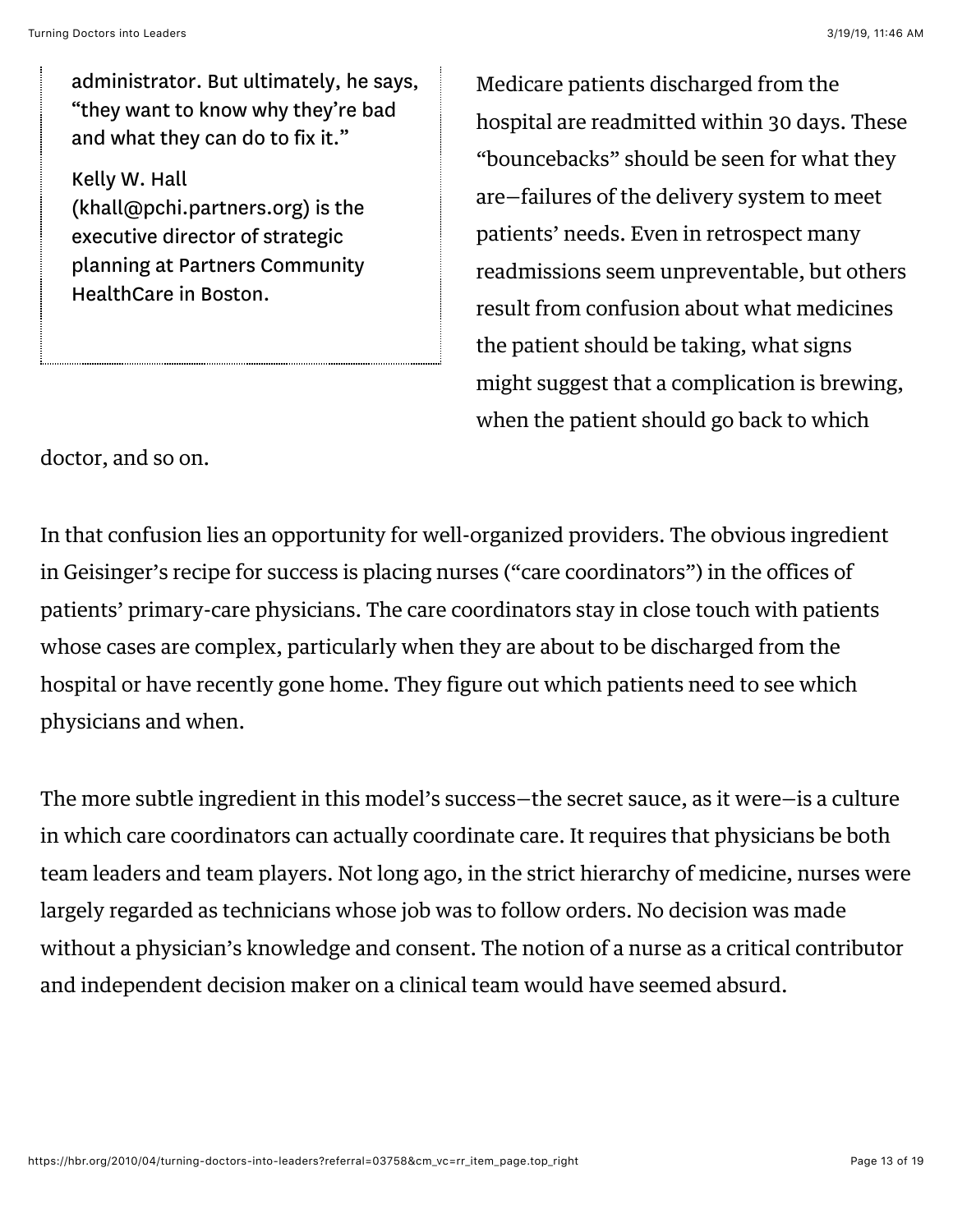That's changing, because providers that deliver care in the traditional way simply can't match the performance of Geisinger and other organizations where physicians work in teams with care coordinators. In these organizations the coordinator's role is something like that of a point guard in basketball, with the physician acting as a combined general manager and player-coach. Leading these teams requires physicians to hand off considerable responsibility to nurses. The payoff is improved performance on the metrics that matter most to them and their patients.

Team building is a critical competency for leaders of physician groups, particularly the increasingly common groups of 25 or more that include doctors from a range of specialties. Most of these doctors joined their groups not because they wanted to work collaboratively with others to improve performance but because they wanted to be in a big organization where someone else would worry about administrative hassles, they'd find some safety in numbers from market forces, and it would be possible to make additional revenue from ancillary services such as radiology and laboratory testing.

But the fortunes of these groups and others in all areas of medicine will depend on leaders who can improve performance by inspiring (or requiring) teamwork. In many markets insurers are incorporating costs and quality in insurance product design, so that patients pay more—or aren't covered at all—if they want to see physicians in more-expensive, lessefficient, or lower-quality groups. If patients don't come, the groups will fail. The ability to build high-performance teams confers competitive advantage.

### Improving Processes

Health care teams can't view their purpose as time-limited or focused on one project. The day will never come when readmission rates are low enough, heart-attack treatment is fast enough, or all the processes of care delivery are efficient and reliable enough. Thus leaders must work relentlessly to reduce errors and waste and improve outcomes—for example, by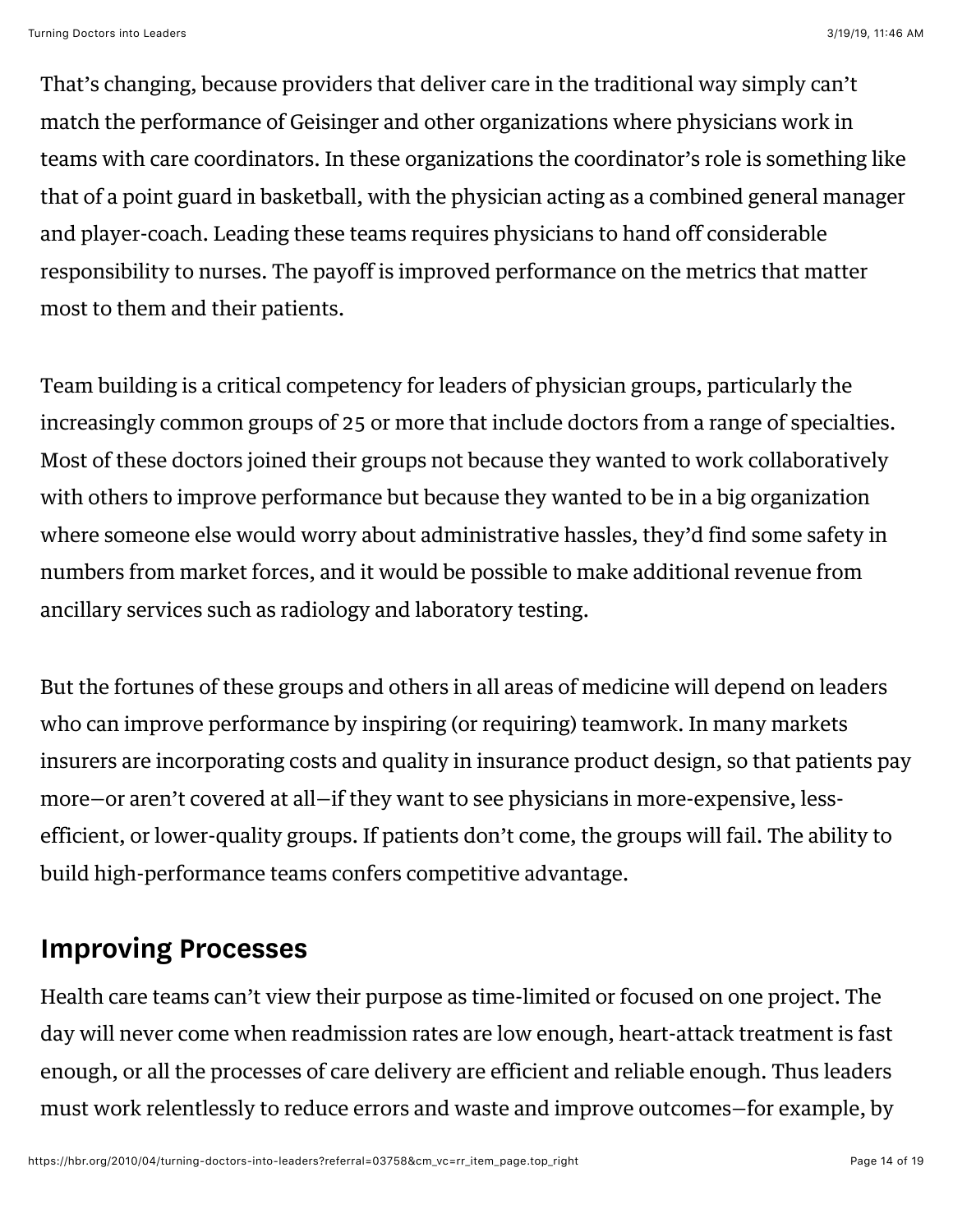preventing bouncebacks or reducing the time between a heart-attack patient's arrival in the emergency room and the opening of his or her blocked artery. To do so they need a culture of process improvement and the disciplined use of its methods, such as lean management, data collection, brainstorming, intervention, and impact analysis—and a long-term commitment to applying them. That culture and experience can be ingrained in a variety of ways.

The now classic health care example comes from Virginia Mason Medical Center, which a decade ago was in danger of losing market share and its best physicians to the numerous outstanding hospitals in the region. In 2001 the center's president, J. Michael Rona, happened to sit next to John Black, then the director of lean management at Boeing, on a plane. Black had sent hundreds of Boeing managers to Japan to study the Toyota Production System. By the end of his flight, Rona was convinced that Virginia Mason needed to do the same thing.

Rona and the center's CEO, a physician named Gary Kaplan, began taking groups of their colleagues to Japan for two-week immersion courses in TPS. Rona and Kaplan let it be known across the organization that leadership roles would most likely be reserved for people (including physicians) who took the training and adopted the lessons. Some of their star physicians left as a result. But Virginia Mason has used its version of TPS to reduce costs, improve quality and service, and strengthen its financial health.

Of course, not all hospitals or practices can or should fly their staff to Japan. But they can find (and increasingly are finding) alternative ways to bring the process-improvement culture inside. Many organizations have sent their midlevel and senior leaders for training at Intermountain Healthcare in Utah, where Brent James, the chief quality officer, runs a highly respected process-improvement course. And James has generously helped some of these organizations, including mine, start their own courses to spread this expertise.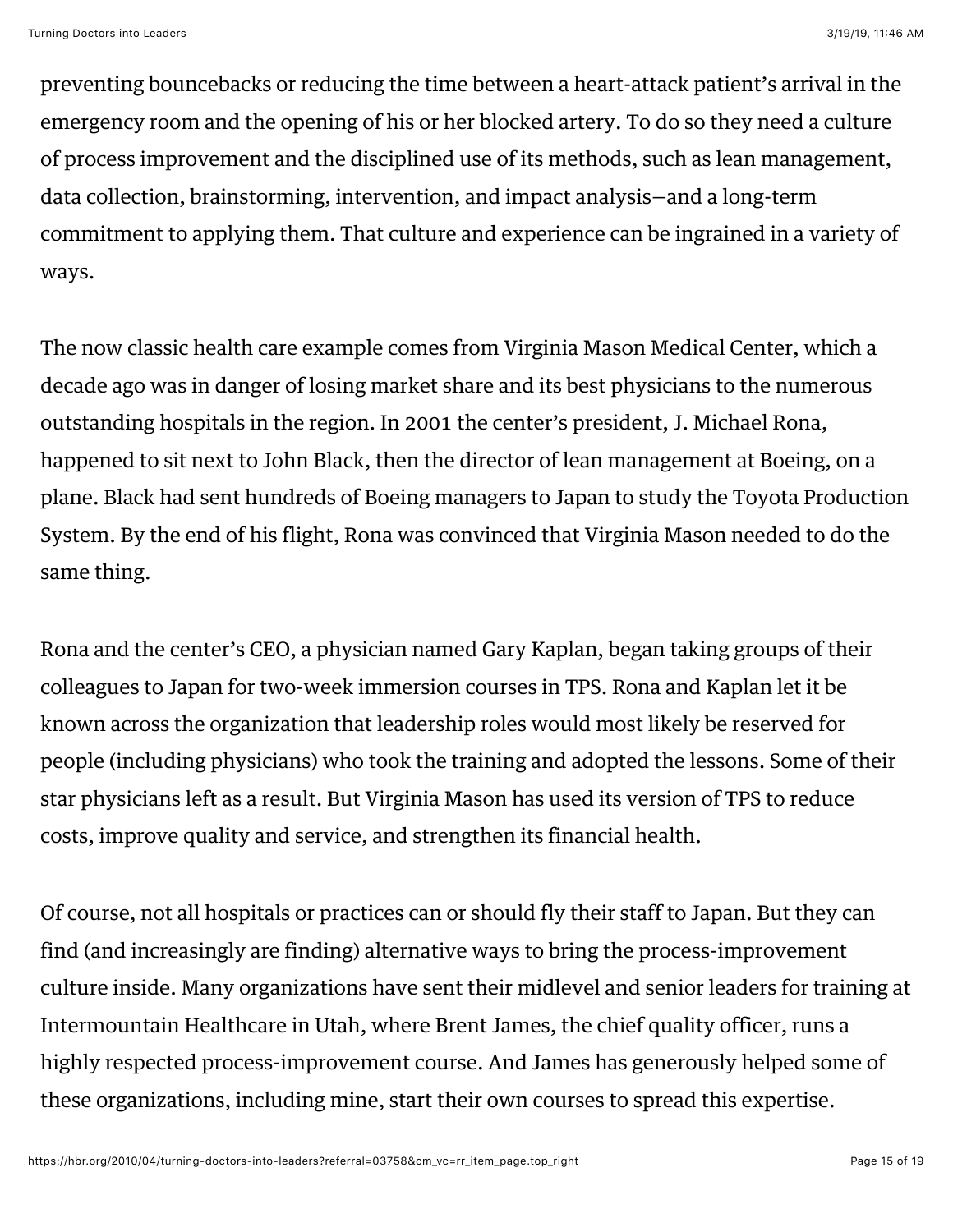# Dismantling Cultural Barriers

Why is collaboration so hard in a field that attracts idealistic people who want to do good? Why are performance measurement and improvement so problematic for some of the smartest, hardest-working, and most competitive people in society? Why is the concept of value rejected by providers that would benefit if they improved their care?

In a word, autonomy. The cultural barriers to change in health care—doctors' resistance to being measured, their need be "perfect," their reluctance to criticize colleagues, their resistance to teamwork—reflect a deep-seated belief that physician autonomy is crucial to quality in health care. Doctors have historically seen themselves as their patients' sole advocates, with the rest of the world divided into those who are helping and those who are in the way. A temper tantrum in the pursuit of patients' interests was acceptable behavior. Some of my most respected colleagues have confessed a wish that no one would even talk to their patients except through them.

Precious as this passion for patients' interests might be, physician autonomy is not synonymous with quality. For the needed structural and operational changes—performance measurement, process improvement, teamwork—to become mainstream, doctors must accept that to be all-caring is different from being all-knowing or all-controlling. To foster such acceptance, leaders can use three approaches:

### Appeal to the better angels.

People who are drawn to health care want to focus their life's work on something good: helping patients. Altruism is core to the identity of physicians and virtually everyone else in medicine. Health care leaders cannot succeed without making it explicit that they share and will act on the same aspiration.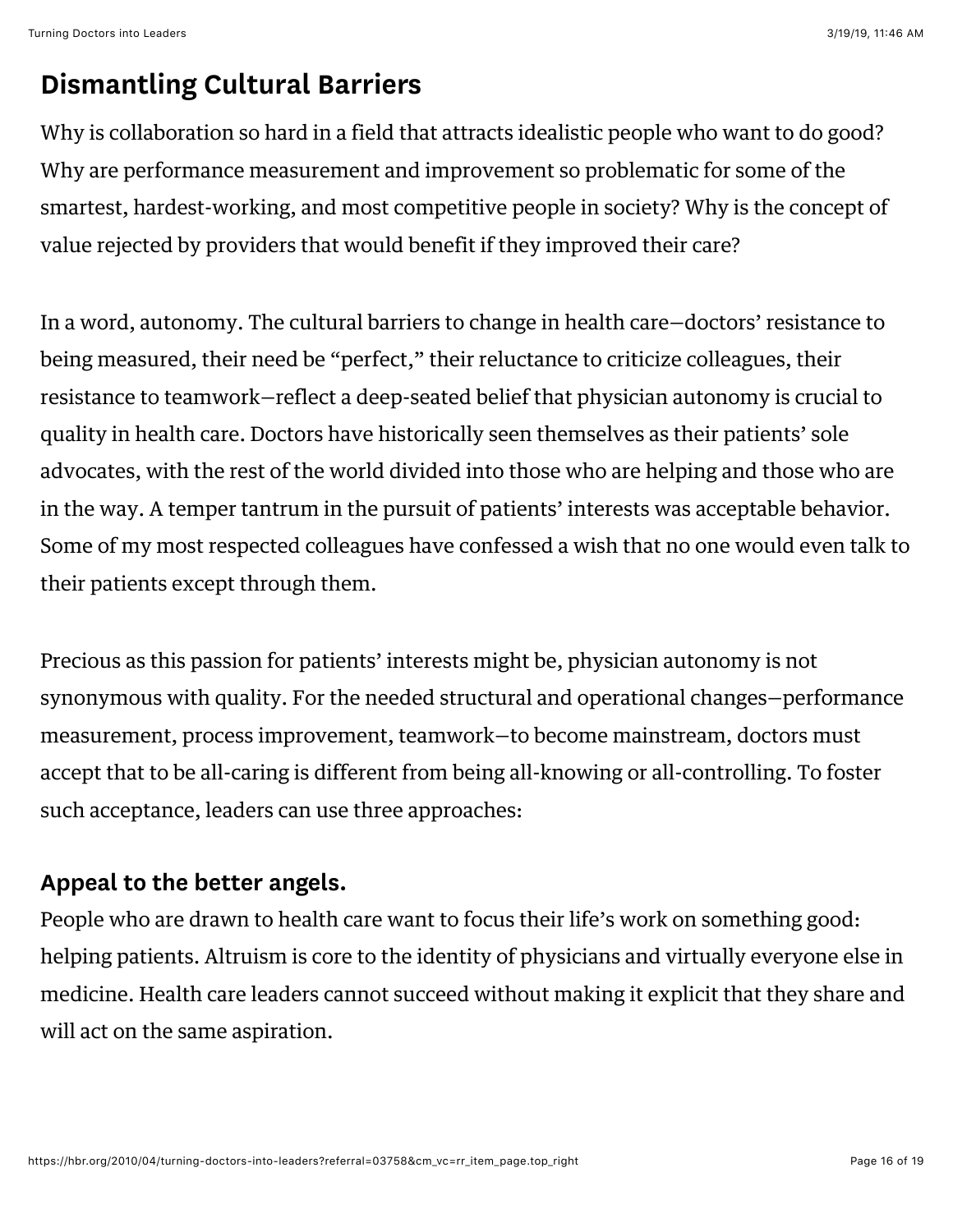Twice during the past several years I watched James J. Mongan, the recently retired CEO of Partners HealthCare, sit quietly while colleagues discussed whether to make a given practice standard across our network of physicians. The first time was January 6, 2005, when we considered whether to mandate the use of electronic medical records. The second was March 6, 2007, when we weighed automatically enrolling patients with heart failure in a disease management program, as opposed to waiting for physicians to refer them.

We believed that both steps would improve patient care, but we hesitated because we knew we'd anger some physicians by curtailing their autonomy. They might leave our network and take their referrals with them. In both instances, though, Mongan brought the discussion to an end by saying, "I really think this is the right thing to do." No one could argue with him, and no one did. In medicine, more than in most other fields, a senior leader's appeal to doing "the right thing" can serve as a trump card.

# A senior leader's appeal to doing "the right thing" can overcome physicians' resistance.

#### Show them the data.

Physicians are quick to challenge performance data and to identify methodological problems with them. But the fact is that they are mesmerized by data and cannot look away. Brent James may be the ultimate health care data swami; for decades he has put the collection and sharing of data on quality and efficiency at the core of Intermountain Healthcare's culture. Rather than make a frontal attack on physicians' autonomy, he wears down their resistance to change by showing them how their practice varies from the norm.

#### Define strategy around patients' needs.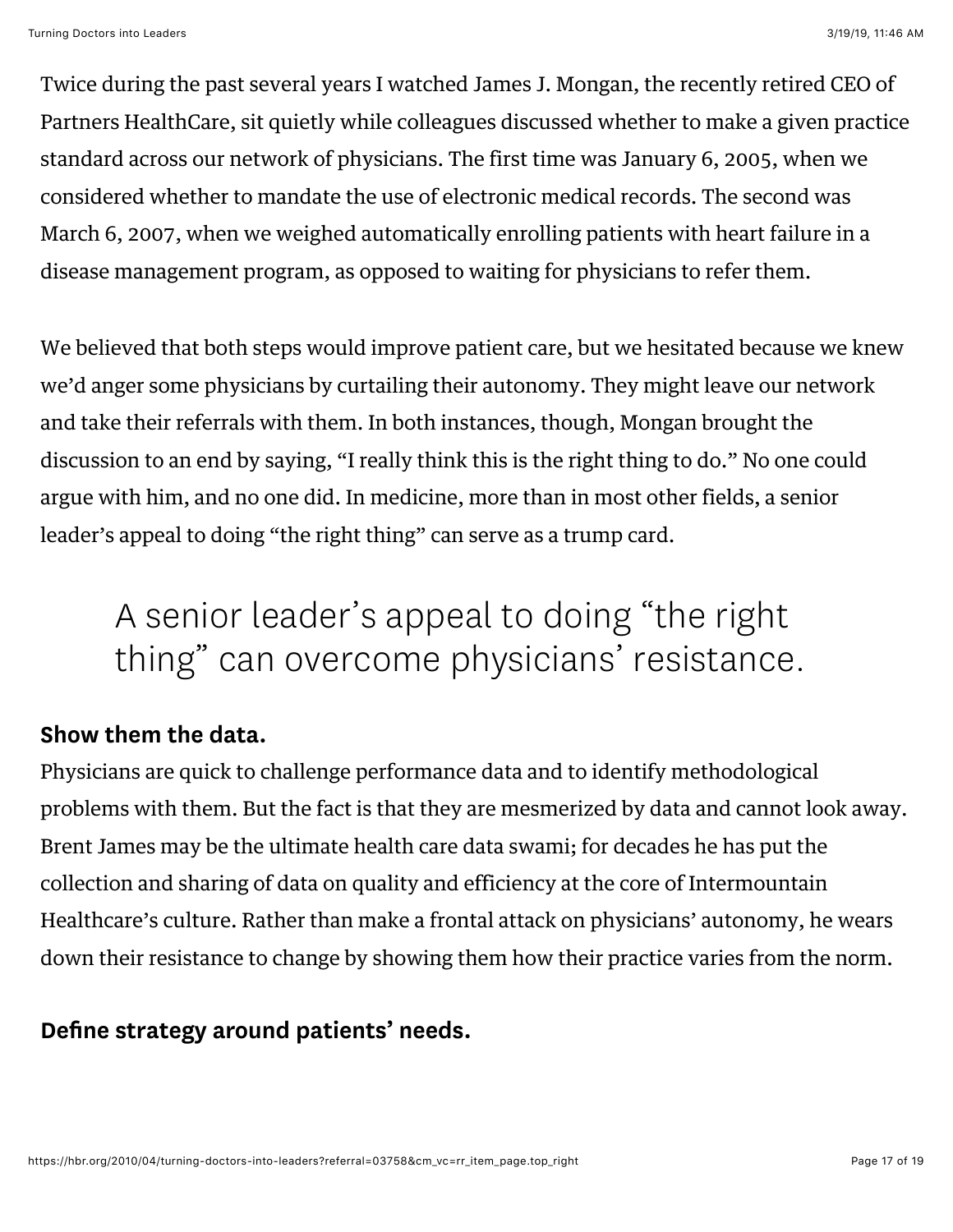What doctors know and do is constantly changing, but the needs of patients remain the same. They get diseases, they worry, and they hope to be cured or relieved of suffering. Meeting their needs is what health care is about. As we've seen, the leaders of organizations like the Cleveland Clinic, Intermountain Healthcare, and Virginia Mason Medical Center have taken the concept of patients first from an abstraction to a robust organizational strategy.

A shift to value-oriented, performance-driven health care requires doctors to adapt or even reject some ways of working that are embedded in medicine's past. Difficult as this change will be, I am optimistic that the new generation of leaders will achieve it. In truth, they have no choice. Defending the status quo is no longer a viable strategy, even in the near term.

A version of this article appeared in the [April 2010](https://hbr.org/archive-toc/BR1004) issue of Harvard Business Review.



[Thomas H. Lee, MD,](https://hbr.org/search?term=thomas%20h.%20lee%2C%20md&search_type=search-all) is the chief medical officer of Press Ganey. He is a practicing internist and a professor (part time) of medicine at Harvard Medical School and a professor of health policy and management at the Harvard T.H. Chan School of Public Health.

#### This article is about [CHANGE MANAGEMENT](https://hbr.org/topic/change-management)

 $(+)$  [FOLLOW THIS TOPIC](https://hbr.org/2010/04/turning-doctors-into-leaders?referral=03758&cm_vc=rr_item_page.top_right#)

Related Topics: [COLLABORATION](https://hbr.org/topic/collaboration) | [LEADERSHIP DEVELOPMENT](https://hbr.org/topic/leadership-development) | [MOTIVATING PEOPLE](https://hbr.org/topic/motivating-people) | [HEALTHCARE](https://hbr.org/topic/healthcare)